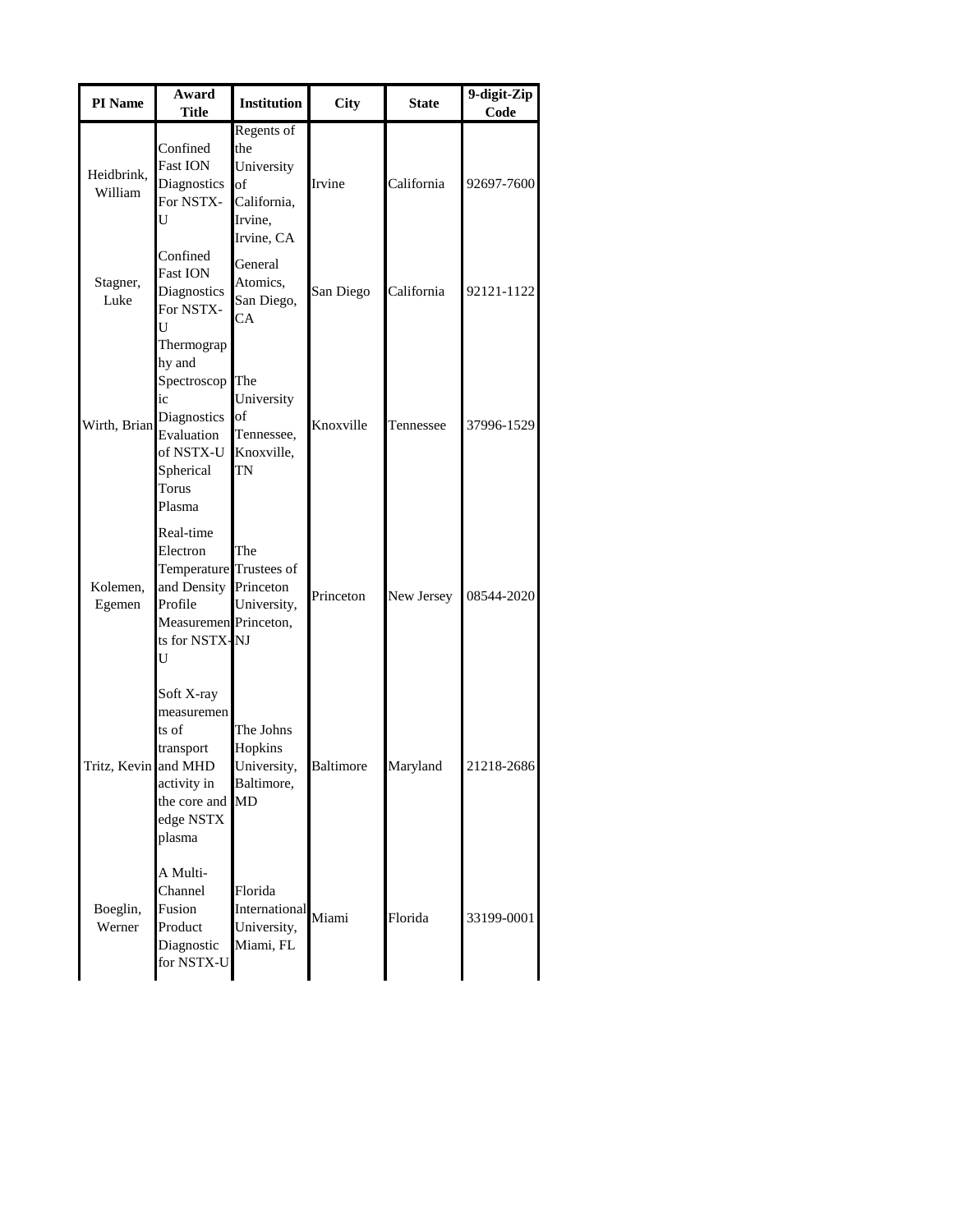| McKee,<br>George    | Measuremen<br>t of Long-<br>Wavelength<br>Fluctuations<br>in High-<br>Beta<br>Spherical<br>Tokamak<br>Plasmas                                                                            | Board of<br>Regents of<br>the<br>University<br>of<br>Wisconsin<br>System,<br>operating as<br>University<br>of<br>Wisconsin-<br>Madison,<br>Madison,<br>WI | Madison                | Wisconsin  | 53715-1218 |  |
|---------------------|------------------------------------------------------------------------------------------------------------------------------------------------------------------------------------------|-----------------------------------------------------------------------------------------------------------------------------------------------------------|------------------------|------------|------------|--|
| Rhodes,<br>Terry    | Cross-<br>cutting<br>Research<br>Studies on<br>NSTX-U:<br>Internal<br>Magnetic<br>Fluctuations<br>Intermediate<br>to High-k<br>Density<br>Fluctuations<br>, and Flows                    | Regents of<br>the<br>University<br>of<br>California,<br>Los<br>Angeles,<br>Los<br>Angeles, CA                                                             | Los Angeles California |            | 90095-1406 |  |
| Levinton,<br>Fred   | The<br>Motional<br>Stark Effect<br>Diagnostic<br>for NSTX-U NJ                                                                                                                           | <b>NOVA</b><br>Photonics,<br>Inc.,<br>Princeton,                                                                                                          | Princeton              | New Jersey | 08540-4701 |  |
| Brower,<br>David    | Faraday-<br>Effect<br>Polarimetry-<br>Interferomet<br>ry<br>Diagnostic<br>for Internal<br>Plasma<br>Magnetic<br>Field and<br>Magnetic<br>Fluctuation<br>ts in the<br>NSTX-U<br>Spherical | Regents of<br>the<br>University<br>of<br>California,<br>Los<br>Angeles,<br>Los<br>Measuremen Angeles, CA                                                  | Los Angeles California |            | 90095-1406 |  |
| Luhmann,<br>Neville | Tokamak<br>High-k<br>Poloidal<br>Scattering<br>Diagnostic<br>for NSTX-U Davis,                                                                                                           | Regents of<br>the<br>University<br>of<br>California,<br>Davis, CA                                                                                         | Davis                  | California | 95618-6153 |  |